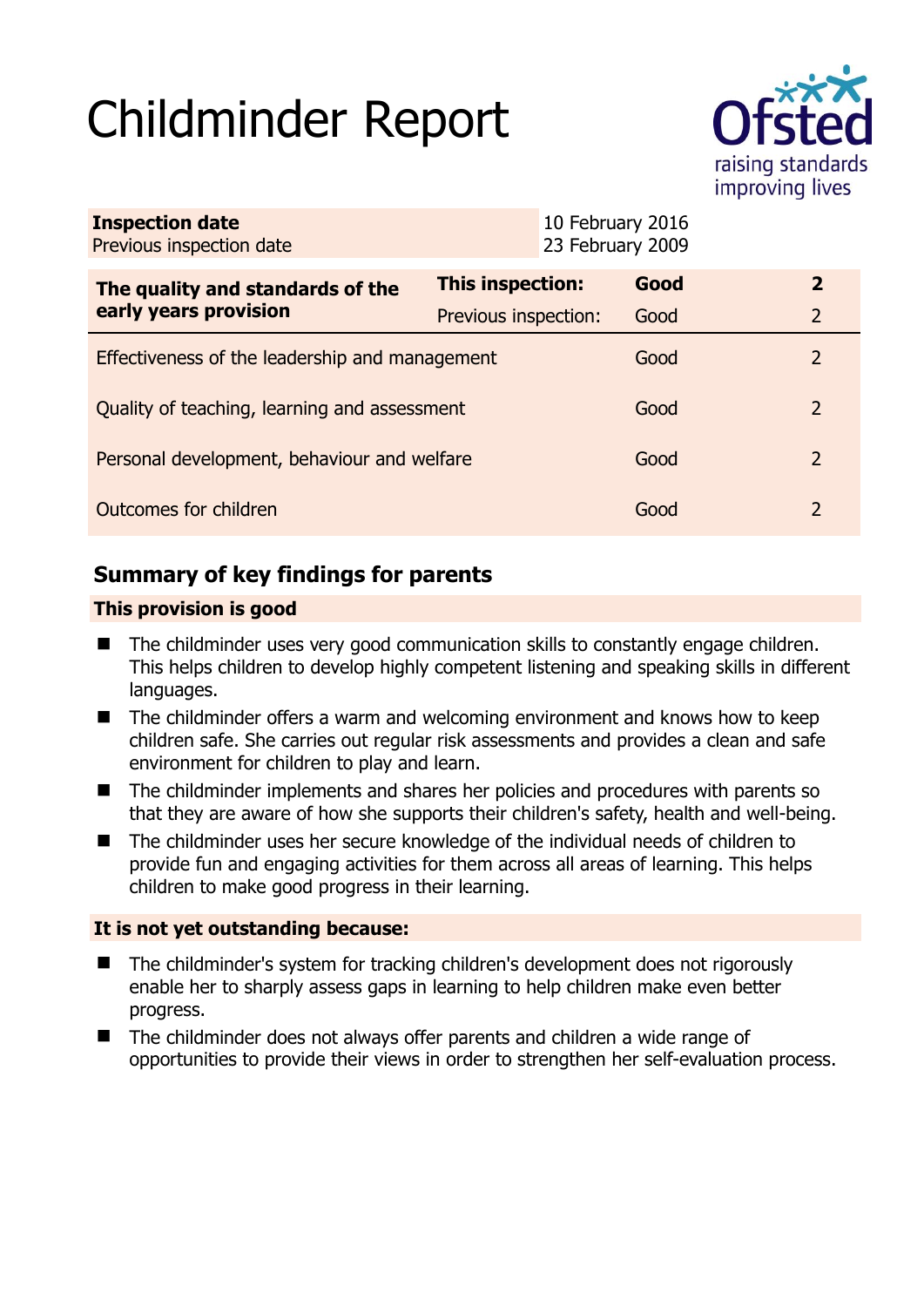# **What the setting needs to do to improve further**

#### **To further improve the quality of the early years provision the provider should:**

- $\blacksquare$  strengthen systems to monitor children's development to more rigorously assess gaps in learning
- build on the self-evaluation process to include feedback from parents and children.

#### **Inspection activities**

- The inspector completed observations of the children engaged in activities with the childminder.
- The inspector sampled some of the documents that the childminder uses to support her practice.
- The inspector held discussions with the childminder at convenient times during the inspection.
- The inspector took account of parents' views through letters written.

#### **Inspector**

Rachel Hurford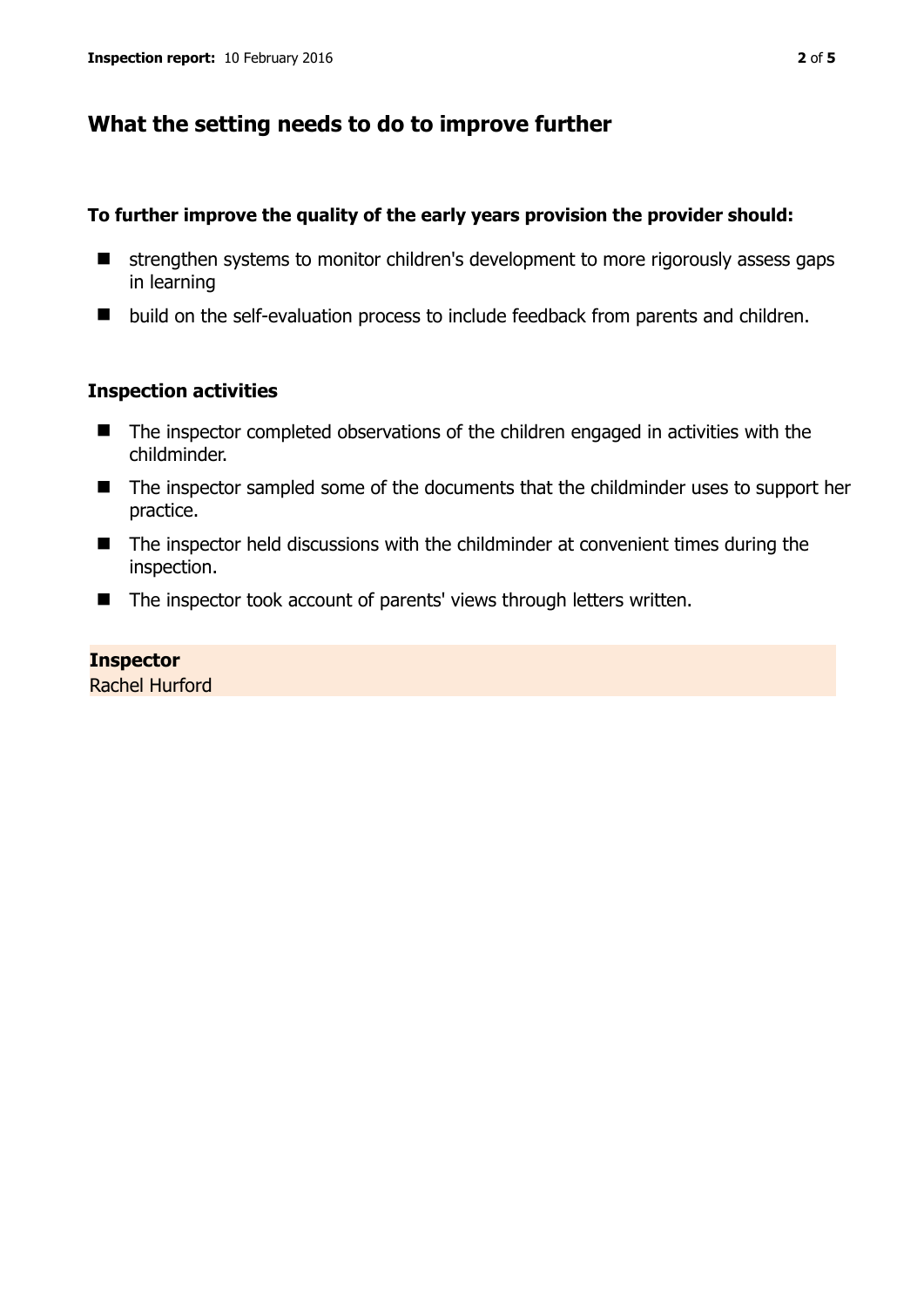# **Inspection findings**

#### **Effectiveness of the leadership and management is good**

The childminder has a good understanding of the requirements and keeps up to date with current legislation. For example, she undertakes training and research and meets with other childminders to discuss changes and how to improve practice. This helps to continually improve the outcomes for children. The childminder evaluates her practice by observing children's learning and interests in order to plan interesting activities. Safeguarding is effective. The childminder knows how to keep children safe; she is aware of the signs and symptoms that would cause concern for a child's welfare. She knows how to raise a concern if necessary.

## **Quality of teaching, learning and assessment is good**

The childminder has a good understanding of how children learn and develop and plans according to children's individual learning needs. She organises activities and plays on the floor alongside children, encouraging them to engage in play and explore the environment. The childminder uses all opportunities to extend children's learning, for example, by talking and offering ideas for children to explore. She helps children to gain new vocabulary and skills and responds very effectively with positive encouragement. The childminder has good partnerships with parents and shares children's achievements with them regularly; this helps parents to support children's learning at home.

#### **Personal development, behaviour and welfare are good**

The childminder promotes children's well-being effectively. She provides the children with a very caring and nurturing home from home environment. This helps children to form very strong relationships with her. The childminder offers many outdoor activities, for example, trips to the park and local woodland areas. This helps to provide children with opportunities to explore the world around them and strengthens their physical skills. Care routines are carried out hygienically and sensitively, which helps to promote children's needs well. Children develop a good awareness of the need for a healthy lifestyle. For example, the childminder actively promotes healthy eating and exercise.

## **Outcomes for children are good**

Children are consistently engaged in their play and learning. Young children enjoy the challenging activities that target their individual learning needs successfully. Children gain good independent skills and are confident to explore. For example, young children take the lead and follow their own play experiences throughout the childminder's home. This helps to prepare them for their next stage in learning. Children are secure and have very close bonds with the childminder.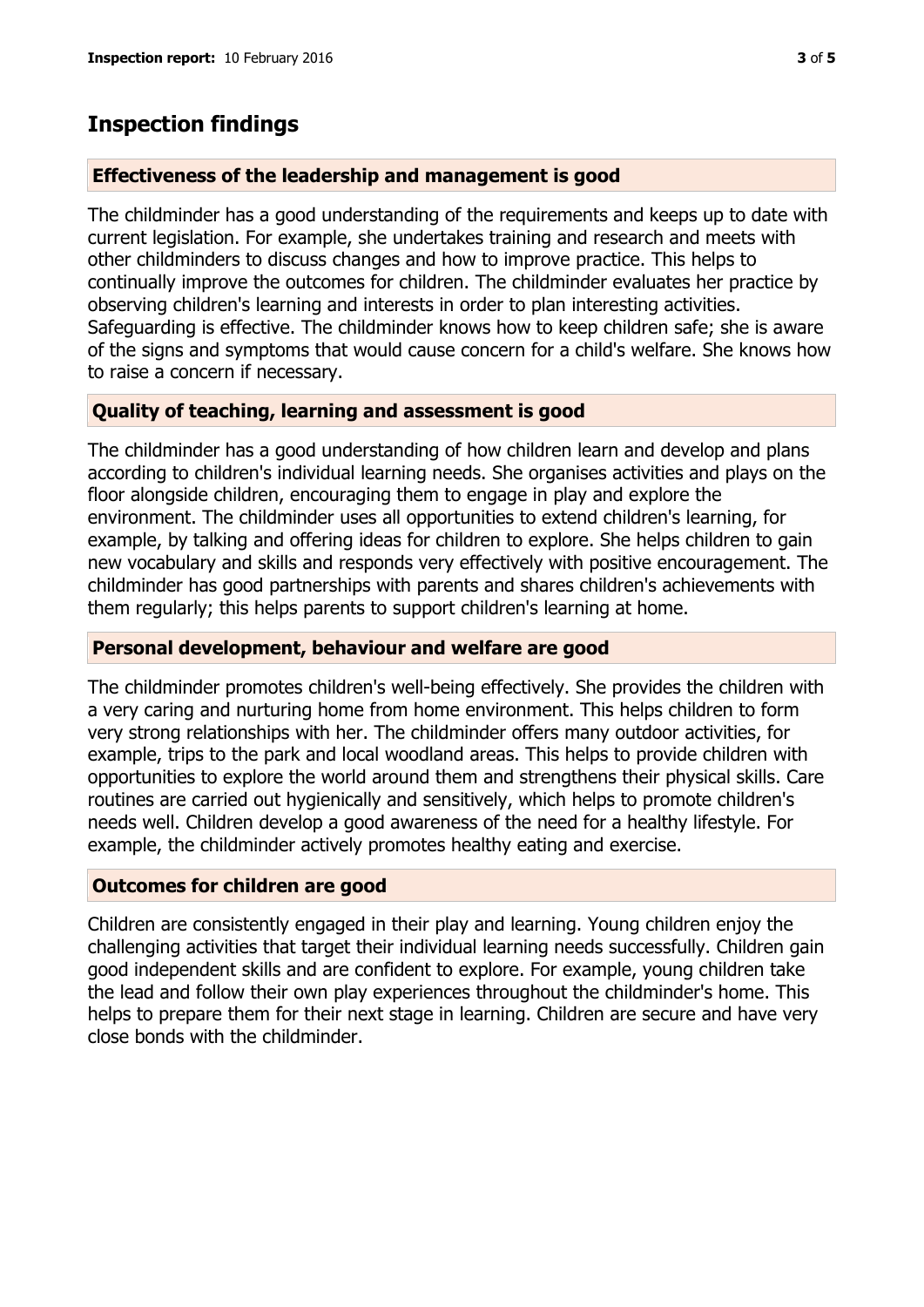# **Setting details**

| Unique reference number       | EY298191                                                                             |  |
|-------------------------------|--------------------------------------------------------------------------------------|--|
| <b>Local authority</b>        | Wandsworth                                                                           |  |
| <b>Inspection number</b>      | 1030569                                                                              |  |
| <b>Type of provision</b>      | Childminder                                                                          |  |
| Day care type                 | Childminder                                                                          |  |
| <b>Registers</b>              | Early Years Register, Compulsory Childcare<br>Register, Voluntary Childcare Register |  |
| <b>Age range of children</b>  | $1 - 2$                                                                              |  |
| <b>Total number of places</b> | 6                                                                                    |  |
| Number of children on roll    | 1                                                                                    |  |
| <b>Name of provider</b>       |                                                                                      |  |
| Date of previous inspection   | 23 February 2009                                                                     |  |
| Telephone number              |                                                                                      |  |

The childminder registered in February 2005. She lives in the London Borough of Wandsworth. She works Monday to Friday from 8am until 6pm, all year round.

This inspection was carried out by Ofsted under sections 49 and 50 of the Childcare Act 2006 on the quality and standards of provision that is registered on the Early Years Register. The registered person must ensure that this provision complies with the statutory framework for children's learning, development and care, known as the Early Years Foundation Stage.

Any complaints about the inspection or the report should be made following the procedures set out in the guidance 'Complaints procedure: raising concerns and making complaints about Ofsted', which is available from Ofsted's website: www.gov.uk/government/organisations/ofsted. If you would like Ofsted to send you a copy of the guidance, please telephone 0300 123 4234, or email enquiries@ofsted.gov.uk.